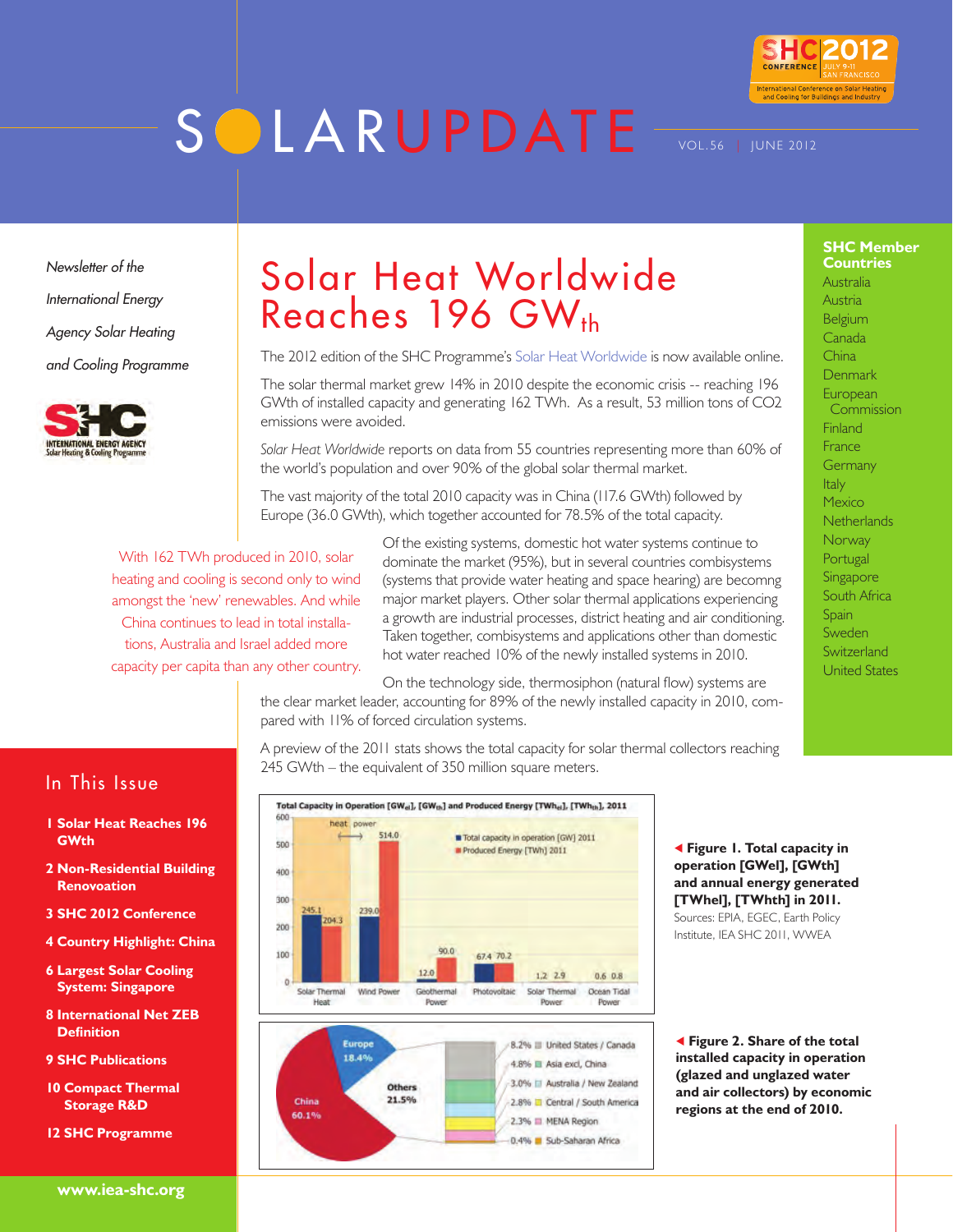# Building Renovations Strive for NZEB Standards

## Task 47

*Buildings – residential, commercial, and public – account for one-third of the globe's total final energy consumption and existing buildings represent the lion's share. It is a know fact that buildings are large energy consumers. In most IEA countries, buildings are responsible for up to 40% of the primary energy consumption, and for the SHC Programme existing buildings are as important as new buildings.* 

Many renovation projects have demonstrated that total primary energy consumption can be drastically reduced while also improving buildings' indoor climate. However, the experiences gained from many of these projects have not been systematically analyzed to make them a reliable resource for planners. Because most property owners are not even aware that such savings are possible, they set energy targets that are too conservative. And, buildings renovated to mediocre performance standards can be a lost opportunity for decades, therefore, it is essential that building owners be aware of the successes and set ambitious targets.

For this reason, the SHC Programme started *Task 47: Renovation of Nonresidential Buildings Towards Sustainable Solutions*, as follow-on work to *Task 37: Solar Housing Renovation with Solar and Conservation*, which ended in December 2010. Over 20 experts representing Australia, Austria, Belgium, Denmark, Germany, Italy and Norway are participating in the new work.

The goals of this Task are two-fold:

- Develop a solid knowledge base on how to renovate non-residential buildings towards the NZEB standards (Net Zero Energy Buildings) in a sustainable and cost efficient way.
- Identify the most important market and policy issues as well as marketing strategies for such renovations.

The scope of the work covers a variety of non-residential buildings, including historic buildings, office buildings, educational buildings, nursing homes, and hotels.

Initial work has focused on the collection of information on select exemplary buildings in the participating countries. This information will be the basis for more detailed analysis during the Task. To ensure not only a cross section of buildings but also buildings with ambitious energy targets, the participants applied the following criteria:

#### Building Type

• Office buildings, educational buildings, cultural buildings and hotels, including historic/protected buildings

#### **FNFRGY**

- Building objective is towards a NZEB building
- Optimized building envelope and technical installation using the best available technologies/products on the market



 **Example of a SHC Task 47 exemplary project summary.**

#### **Work Areas**

#### **Advanced Exemplary Projects - Information Collection & Brief Analysis** *On September 7th a seminar will be held in Louvain la Neuve, Belgium to present several exemplary projects*

*from the participation countries will be presented.*

**Market and Policy issues and Marketing Strategies** 

**Assessment of Technical Solutions and Operational Management**

**Environmental and Health Impact Assessment**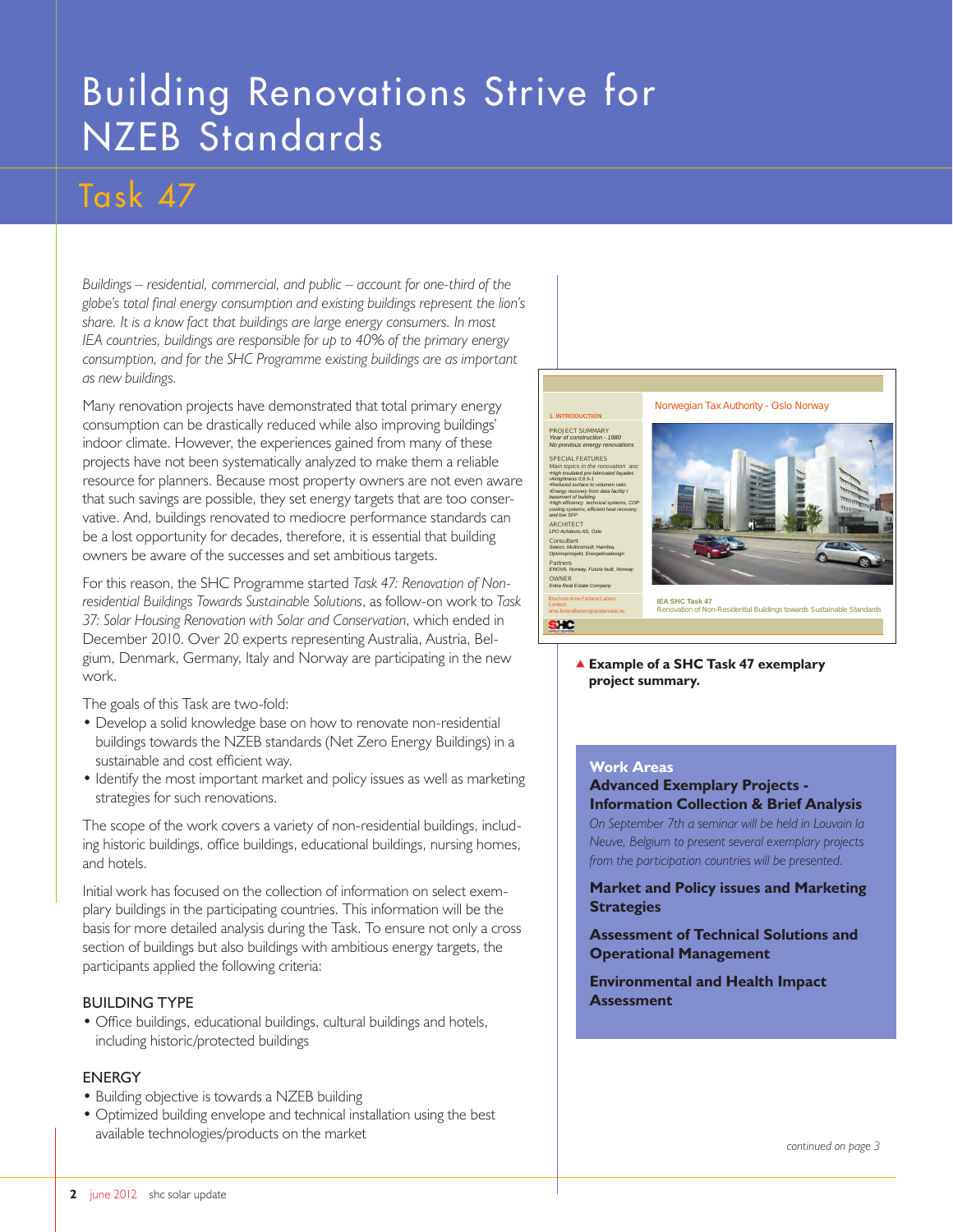## Don't Miss It!

C|201 **JULY 9-11** CONFERENCE **SAN FRANCISCO** 

**International Conference on Solar Heating** and Cooling for Buildings and Industry

 **Register now at www.shc2012.org**

#### **Conference Topics**

- **Solar thermal collectors**
- **Thermal storage**
- **Innovative components**
- **Solar heating and airconditioning of buildings**
- **Solar heat for industrial processes**
- **District heating**
- **Solar cooling and refrigeration**
- **Building integration**
- **Solar building renovation**
- **Solar architecture**
- **Solar resource assessment**
- **Rating and certification**
- **Market strategies**
- **Policy issues**

#### *Join other solar professionals for 3 days of scientific presentations & posters at*

**SHC 2012.** This will be a conference nobody in the solar heating and cooling industry can afford to miss, explains IEA SHC Chairman Werner Weiss.

SHC 2012 offers participants the opportunity to discuss the latest advancements in solar heating and cooling technologies with an international audience. The conference papers and posters were selected by a Scientific Committee, headed by Professor Jane Davidson of the University of Minnesota, USA and Dr. Stephen Harrison of Queen's University, Canada.

This year's conference is sponsored by the *California Solar Initiative – Thermal Program* and *Industrial Solar Thermal Solutions* and supported by *California Solar Energy Industries Association (CALSEIA), CanSIA, International Solar Energy Society (ISES), European Solar Thermal Industry Federation (ESTIF),* and *IEA Energy Conservation through Energy Storage (IEA ECES).*

SHC 2012 is the same week as Intersolar North America to create a multidimensional experience for participants.

#### **SHC 2012 Conference Proceedings**

ELSEVIER will publish the SHC 2012 Conference proceedings in Energy Procedia. All papers published in Energy Procedia will also be covered by Scopus and accessible on sciencedirect.com.

#### **SHC 2012 Conference Papers**

A selection of high quality papers from the SHC 2012 proceedings will be published in Elsevier's peer reviewed Solar Energy Journal, the official journal of the International Solar Energy Society.

**Building Renovation** *from page 2*

- Within the given constraints of the individual building (e.g., for protected / historic buildings)
- At least 60% reduction in the primary energy demand (heating, cooling, ventilation, lighting, DHW and pumps) (according to the calculation rules given by the EPBD standard or other similar standards)
- Renovated standard should be better than the national standard building code for new buildings
- Embodied energy strategies to be considered

#### **ECONOMICS**

• Marketable solutions

#### Market potential

• Replicable building concepts

The Exemplary Building summaries will be posted on the [SHC Task 47 website](http://iea-shc.org/task47). The first two projects will be posted this July.

For more information contact Fritjof Salvesen, Task 47 Operating Agent, *Fritjof.Salvesen@asplanviak.no or visit the* SHC *[Task 47 website](http://iea-shc.org/task47).*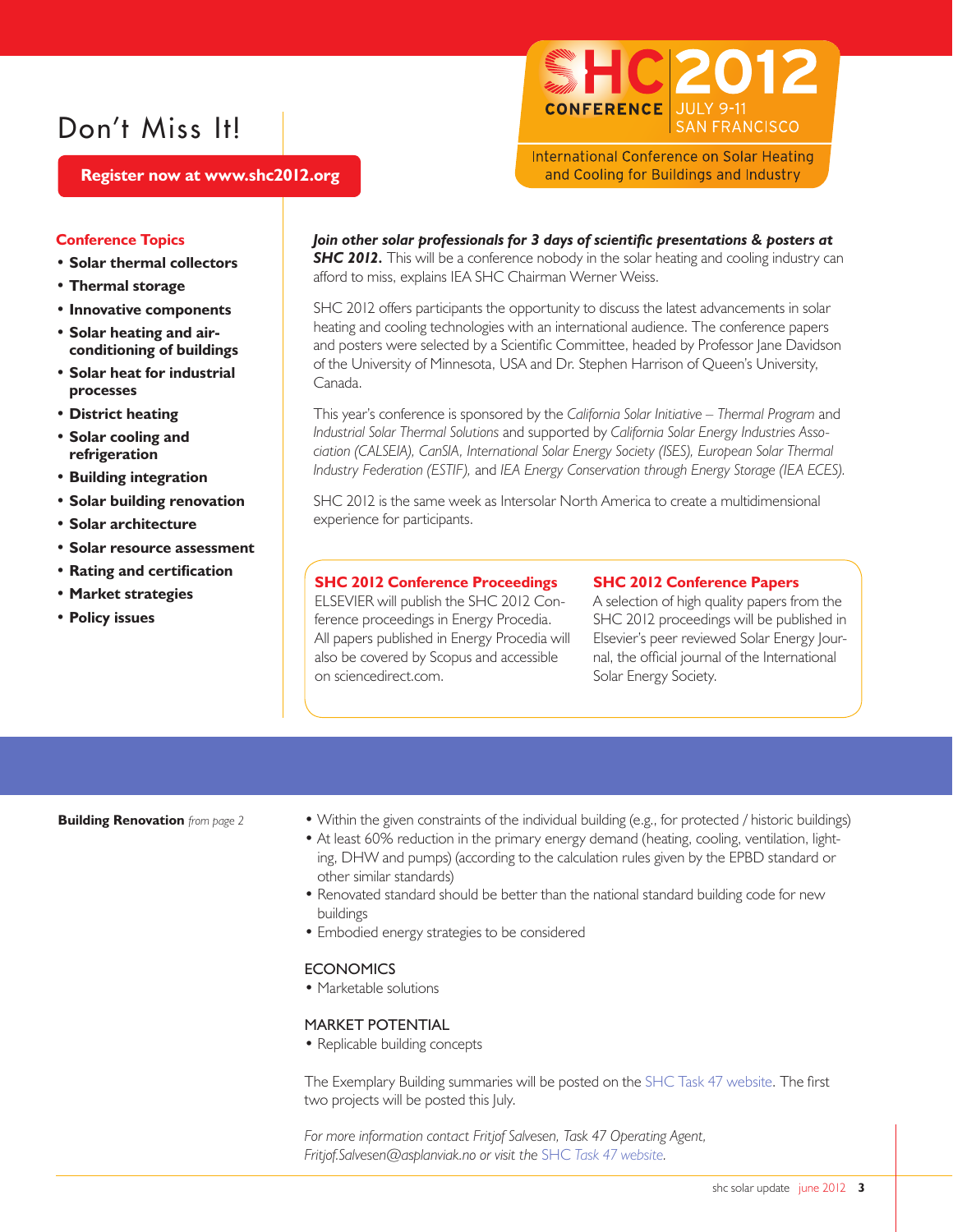# China Largest Solar Thermal Market in the World

*According to the SHC Programme's 2012 edition of Solar Heat Worldwide, China is the largest solar thermal market in the world, holding 60.1% share of the total installed capacity in operation.* 

As China adjusts its energy structure and works towards developing society in a more sustainable way, renewable energy applications continue to receive heightened attention. For solar, China has strong resource conditions and huge application potential. Based on the radiation quantity, there are four solar resource areas, as shown in Figure 1. More than two thirds of the area's radiation exceeds 5000 MJ/ ( $m^2 \cdot a$ ).

'In the future, China will strengthen the communication and cooperation with the other partners in the IEA SHC Programme. And, we hope that the experiences and exchanges will benefit both China and the other member countries.'

PROF. HE TAO Chinese Executive Committee Member

#### **The Solar Thermal Industry**

China's solar thermal industry covers a broad spectrum, including solar water heaters, solar passive houses, solar cookers, solar drying, and solar cooling. Of these applications, the solar water heater is the most widely used, and has experienced the most rapid development. The annual output of solar water heaters in 2011 was 57.6 million  $m^2$ , almost six times the output in 2002 (see Figure 2). The installed capacity at the end of 2011 was 193.6 million m<sup>2</sup> (see Figure 3), and it is expected to reach 400 million  $m^2$  by the end of  $2015$  and 800 million m<sup>2</sup> at the end of 2020.

There are about 2,800 solar thermal manufacturers in China. Most of the manufacturers are located in the eastern part of China with 50% concentrated in three provinces— Zhejiang, Shandong and Jiangsu. The main product being produced is the vacuum tube compact solar water heater (SWH), which dominates 87% of the water heating market shares. The reasons for this are because of the application's high heat gain and low price. A typical SWH's heat gain, under the daily irradiation of 17 MJ/m<sup>2</sup>, is more than  $7.5 \text{ MJ/m}^2$  and it costs about  $3,000$  -  $5,000 \text{ RMB}$  (400 - 600 euro).

#### **Policy and Application**

From 2006 to 2008, there were 359 renewable energy application projects receiving financial support from the central Government, 41% of them were solar heating projects, which received 50 to 100 RMB/m<sup>2</sup> (construction area) for each project.

In 2009, the Ministry of Finance and the Ministry of Construction decided to support renewable energy building demonstration cities. From 2009 to 2011, there was a total of 72 cities and 146 counties that passed the national selection process to became demonstration cities. With this designation, a city received 50 million to 80 million RMB in subsidies.

*continued on page 5*

 **Figure 1. China radiation resource map**

| <b>Areas</b>   | <b>Global irradiation</b> |  |
|----------------|---------------------------|--|
| very rich area | >6700 MJ/(m2·a)           |  |
| rich area      | 5400 6700 MJ/(m2·a)       |  |
| normal area    | 4200 5700 MJ/(m2·a)       |  |
| poor area      | <4200 MJ/(m2·a)           |  |



#### **Figure 3. Total installed capacity of Solar Water Heater**



**Figure 2. Annual output of Solar Water Heater**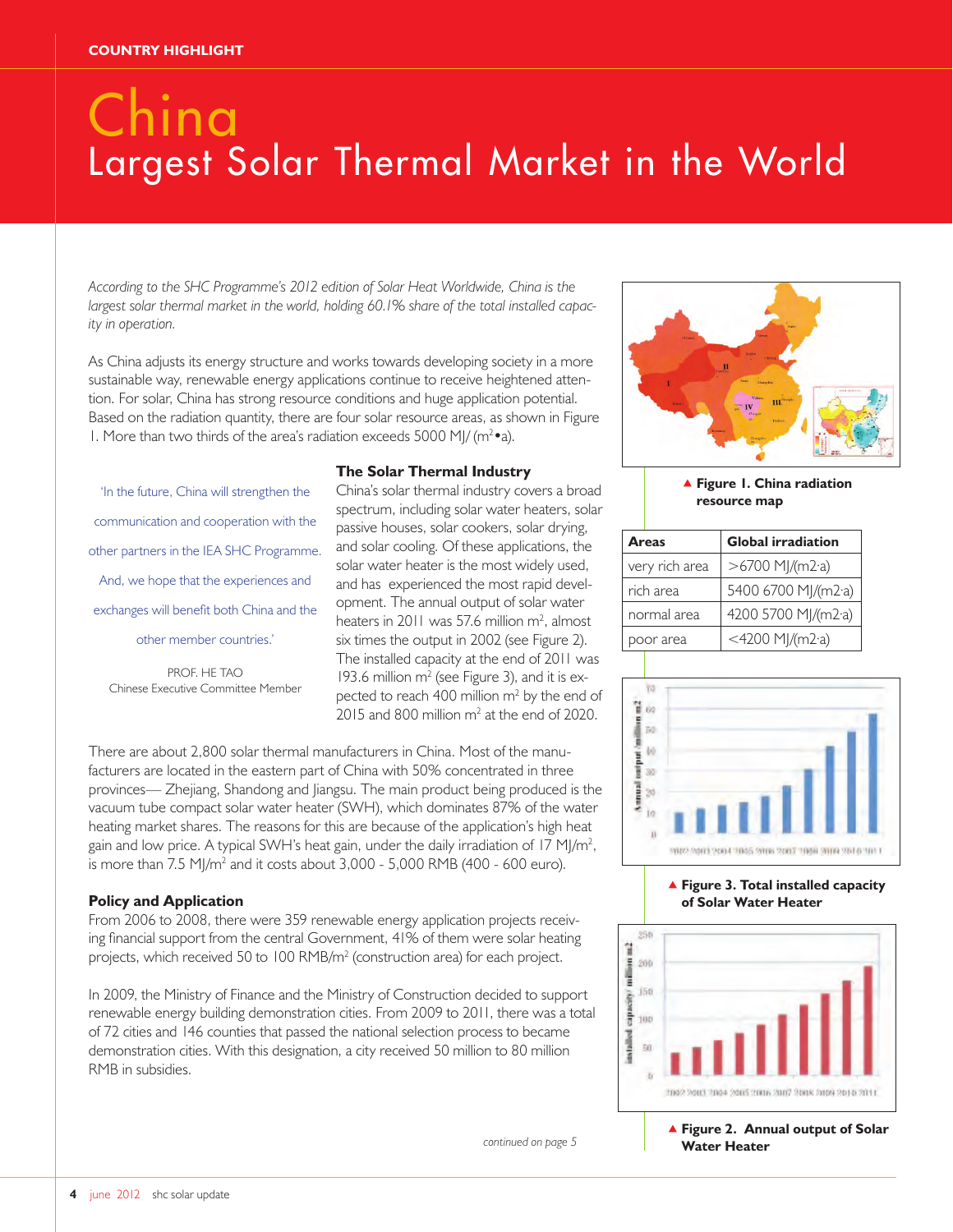**China** *from page 4*



Due to the financial and policy support by the government, renewable energy applications experienced a rapid growth over these years, and solar thermal applications accounted for half of this growth.

#### **The Future**

China is in its 12th five-year plan, and solar energy is a primary focus of the renewable energy applications. It is expected that solar thermal technology will represent 16% of renewable energy use, and 2% of the total energy consumption use by the end of 2020. With this growth, China's solar thermal industry will concentrate more on application markets, particularly in the areas of space heating and cooling, industrial and agricultural production, expansion from low temperature to middle-high temperature, and testing and certification of applications, which complements the work of the SHC Programme. As the newest member of the SHC Programme, China and the other member countries see many opportunities for collaboration.

*This article was contributed by Prof. He Tao, Deputy Director for National Center for Quality Supervision and Testing of Solar Heating Systems at the China Academy of Building Research and the Chinese representative on the SHC Executive Committee, iac@vip.sina.com.* 

#### **China becomes 21st member of the SHC Programme**

The SHC members welcome China and the Executive Committee members Prof. He Tao and Mr. Zhang Xinyu to the Programme. *"China is not only the largest market for solar thermal, but also a center for RD&D in solar heating and cooling technologies,*" says SHC Chairman Werner Weiss. *"Our collaboration will help speed up development and deployment of solar thermal worldwide."*









 **Top to bottom: Solar combisystem in a Beijng suburb. Solar cooling system in Hannan Province. Solar industry process heat at a print & dye factory in Jiangsu Province. Solar district heating system in Inner Mongolia autonomous region.**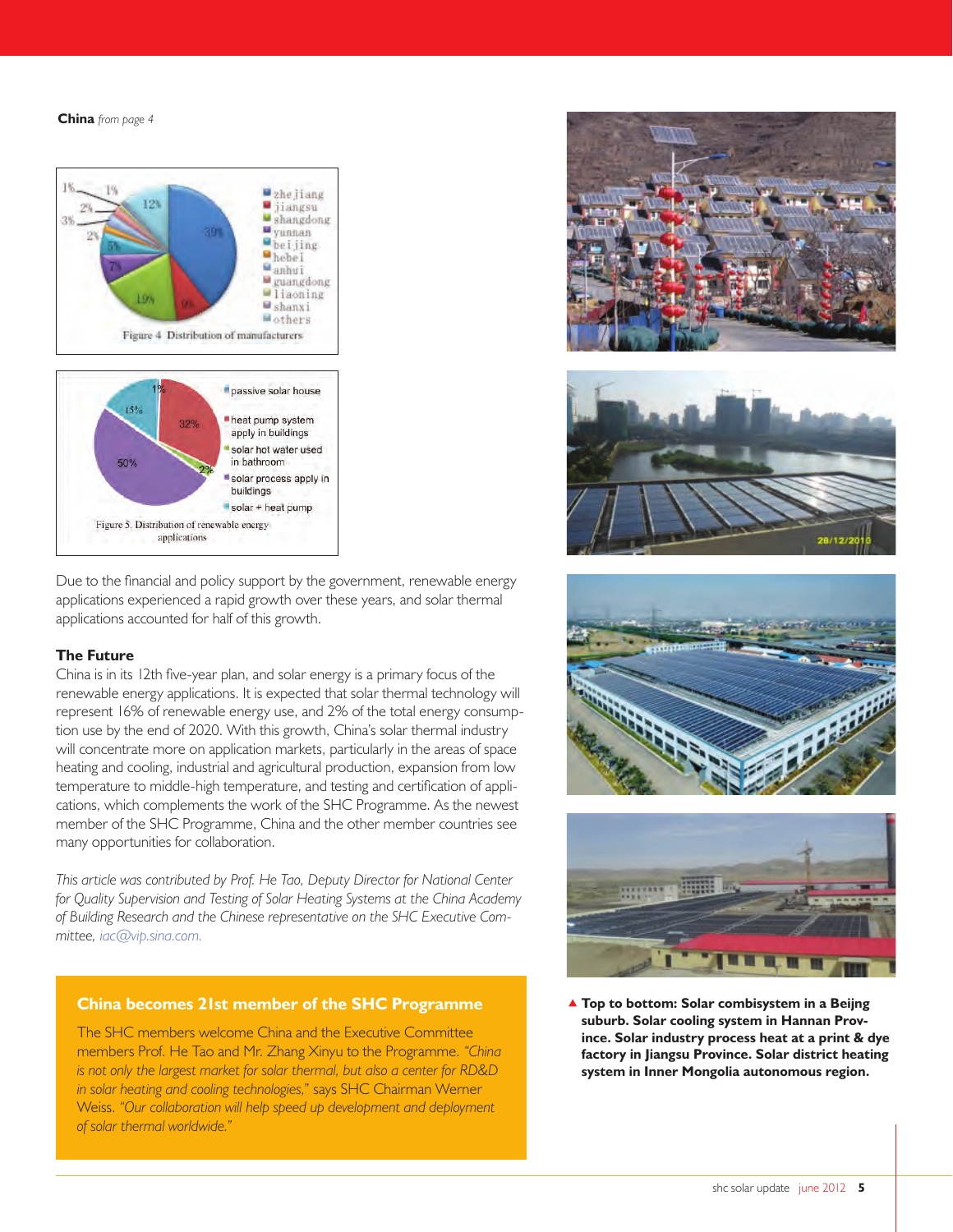# Singapore World's Largest Solar Cooling System Up and Running

*The United World College South East Asia (UWCSEA) East-campus in Tampines, with an area of 76,000 m² and equipped with state-of-the art facilities, received the Green Mark Platinum award from the Singapore Building Construction Authority. This is the highest "green building" award available in Singapore, and means that UWCSEA has achieved an environment friendly, energy efficient, sustainable green building campus. By taking a holistic life cycle design approach during the planning phase and incorporating energy efficient features, UWCSEA has reduced by 40% its reduction of overall water and energy saving.*

To take advantage of Singapore's geographical location in the tropical Sunbelt, an energy efficient solar thermal system for air conditioning and hot water was installed. Solar cooling is a technology with huge potential, particularly in a tropical climate region like Singapore, in stabilizing electric grids and converting conventional energy to renewable. Currently, air conditioning systems are responsible for 50-70% of all electricity usage in hot climates thus creating power peaks that are responsible for most brownouts and blackouts. A "Solar Thermal Technology Roadmap," once developed, could pave the way for



more innovative, high performing solar cooling applications that minimize their impact on future energy systems.

UWCSEA has collaborated with SOLID Asia/SOLID Austria to deliver, install and operate a

solar water heating and space cooling installation. The solar cooling plant is the largest system in world. With a collector area of 3,900m² (HT gluatmugl collectors), this system will generate approximately 1,750 megawatt hours a year, and provide 100% of the school's hot water demand and 30-40% of the air-conditioning demand (see Figure 1).

The entire investment of around EUR 4.5 million is financed by Raiffeisen-Landesbank of Steiermark (RLB-Stmk) and Oesterreichische Kontrollbank OeKB using the unique business model of Energy Service Company (ESCO) financing and UWCSEA-EAST with an energy consumption guarantee for 20 years via an Escrow deposit (see Figure 2).

The above table of stipulated values demonstrates that the energy efficiency of the Solar Cooling System power requirement is approximately 60% lower than the baseline practiced in Singapore.

Commissioned at the end of 2011, the Solar Thermal System at UWCSEA-EAST is currently

 **Figure 1. Overview of UWCSEA solar thermal system**



 **Figure 2. Business model applied for the UWCSEA solar thermal system**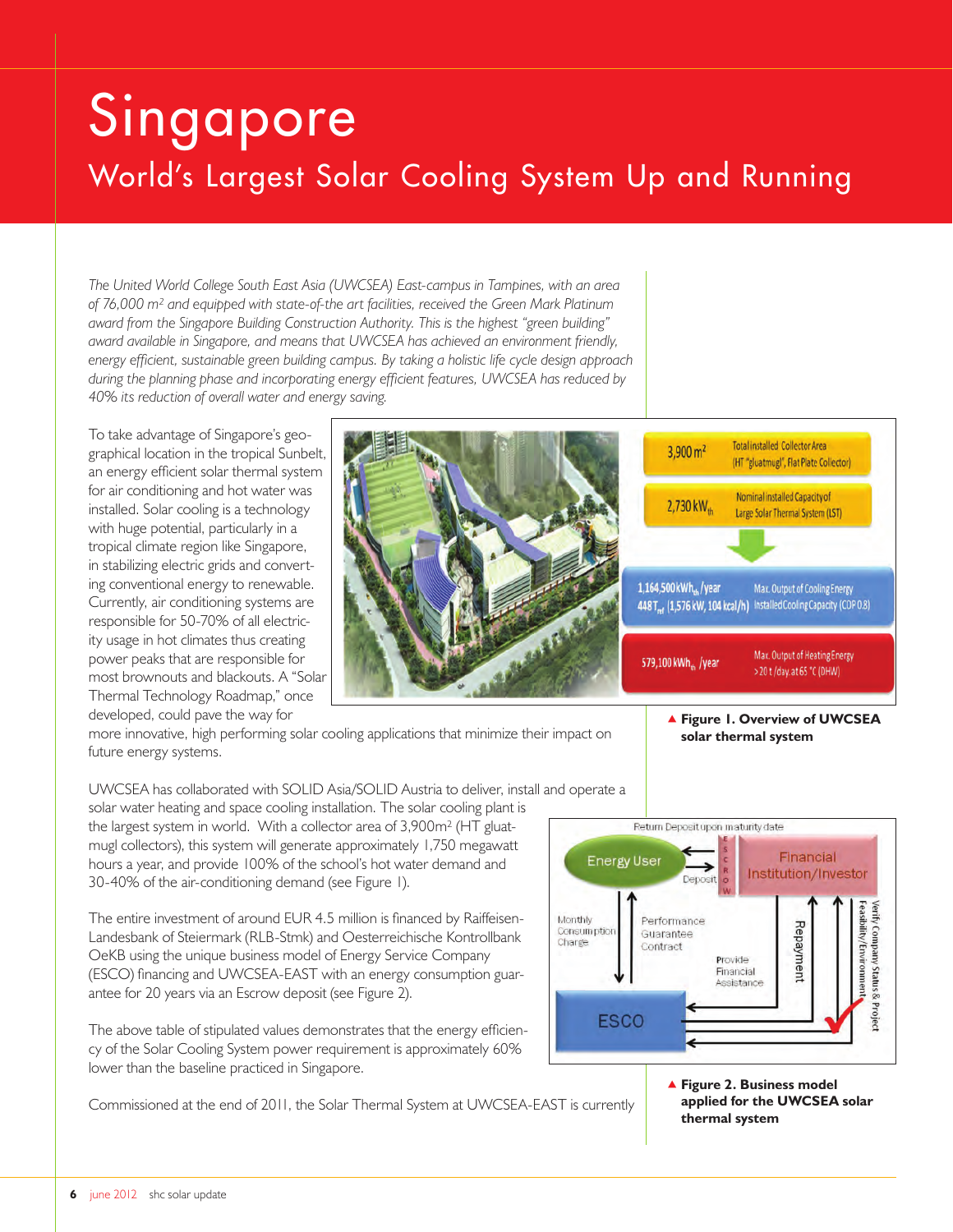#### **Singapore** *from page 6*



**UWCSEA's adsorption chiller**

| <b>Solar Cooling System</b><br>(Based on 420Tref) |        | <b>Conventional Cooling System</b><br>(Based on SS530) |        |
|---------------------------------------------------|--------|--------------------------------------------------------|--------|
| <b>Description</b>                                | kW/ton | <b>Description</b>                                     | kW/ton |
| Pump I-Solar                                      | 0.0276 | Chiller                                                | 0.577  |
| Pump 2- Heat                                      | 0.055  | <b>CHWP</b>                                            | 0.117  |
| Pump 3- CHW                                       | 0.0402 | <b>CWP</b>                                             | 0.088  |
| Pump 4- CWP                                       | 0.1166 | Cooling Tower                                          | 0.055  |
| Chiller                                           | 0.03   |                                                        |        |
| Cooling Tower                                     | 0.071  |                                                        |        |
| Total                                             | 0.340  | Total                                                  | 0.837  |

 **Table 1. System efficiency for the solar cooling system**



**UWCSEA's hot water system**

being optimized via a remote monitoring and control system from SOLID in Austria (see Figure 3). Currently, the representative performance values are being interfered with by the impact of the El Niño event in the region, which is causing disruption in the normal weather patterns. Therefore, exact data from the optimized solar thermal plant will be available in the next few months.

*Article contributed by Peter Jurgen Husnik, CEO SOLID Asia Energy Services Pte Ltd Singapore with additional reporting by Zelia Tay, Building Construction Authority, Singapore. Singapore is a member of the IEA Solar Heating & Cooling Programme, for more information contact the Executive Committee member, Kian Seng Ang, ang\_kian\_seng@bca.gov.sg.* 



 **Figure 3. SOLID's telemonitoring system**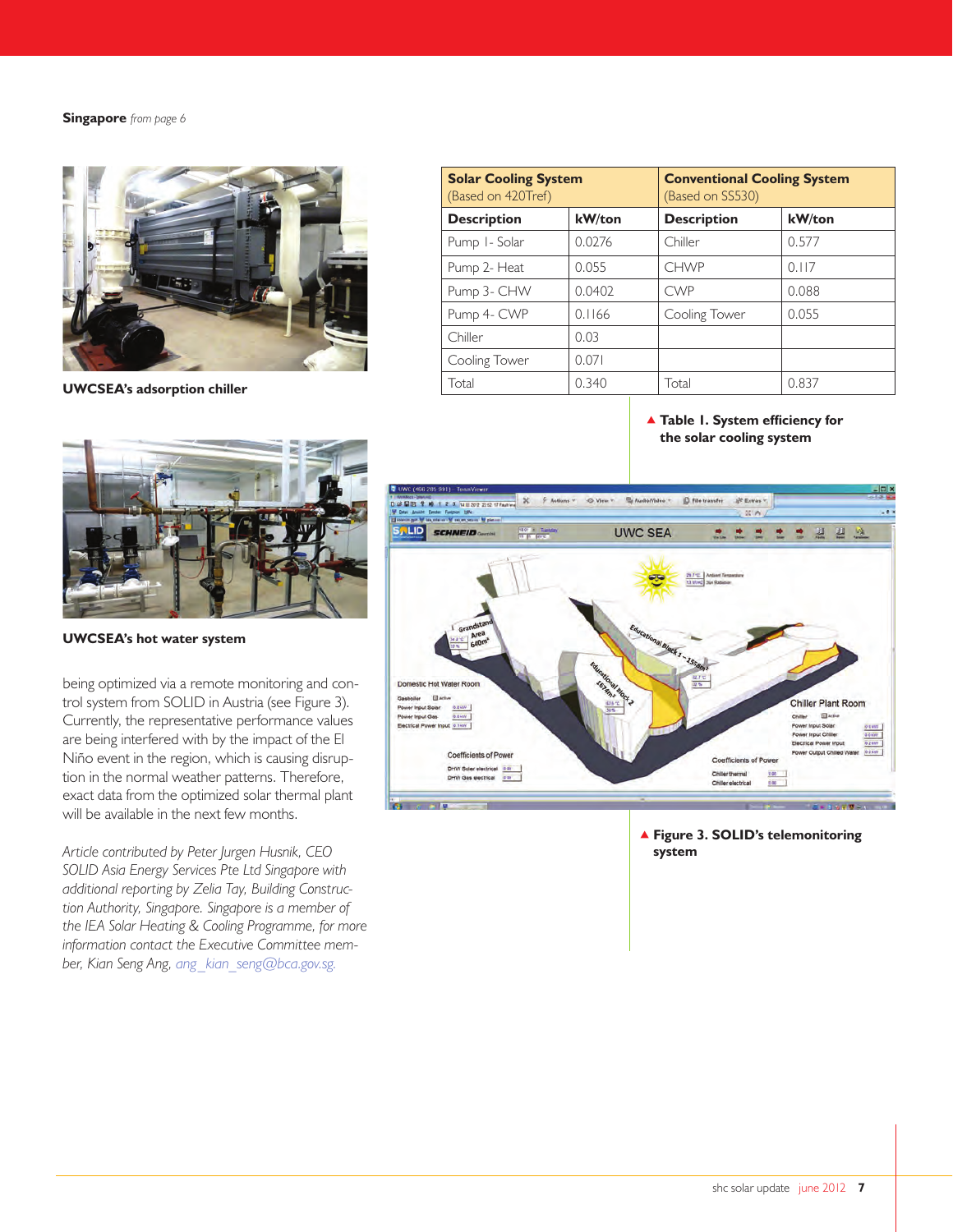# Agreeing on an International Definition

## Task 40

While the concept of zero energy buildings is generally understood, an internationally agreed upon definition is still lacking. What is missing is a formal, comprehensive and consistent framework that considers all the relevant aspects characterizing Net ZEBs and that allows each country to define a consistent (and comparable with others) Net ZEB definition in accordance with the country's political targets and specific conditions.

To drive this work, the IEA SHC Programme is collaborating with the IEA Energy Conservation in Buildings and Community Systems (ECBCS) Programme on SHC Task 40/ECBCS Annex 52: [Towards Net Zero Energy Solar Buildings](http://iea-shc.org/task40/) to arrive at a common definition that is based on scientific analysis.

Currently, there is a conceptual understanding of a ZEB as an energy efficient building able to generate electricity, or other energy carriers, from renewable sources in order to compensate for its energy demand. Therefore, it is implicit that there is a focus on buildings that are connected to an energy infrastructure and not on autonomous buildings. To this respect, the term Net ZEB can be used to refer to buildings that are connected to the energy infrastructure, while the term ZEB is more general and may as well include autonomous buildings. The wording 'Net' underlines the fact that there is a balance between energy taken from and supplied back to the energy grids over a period of time, nominally a year.

The common denominator for the different possible Net ZEB definitions is the balance between weighted demand and supply. The balance may be calculated in different ways, depending on the quantities that are of interest and available. An *import/export balance* focuses on the energy flows exchanged between the building and the grids; it applies in monitoring or in design when estimates of self-consumption are available. A simpler *load/generation balance* focuses on the gross load and generation quantities disregarding their interplay; it applies in design when estimates of self-consumption are not available. A third type of balance is the *monthly net balance* that can be seen as a combination of the other two; monthly generation and load (for each energy carrier) are assumed to balance each other off and only the monthly residuals are summed up to form the annual totals.

The choice of a proper balance metrics and weighting system should depend on targets in the political agenda and not being driven solely by feasibility of Net ZEB projects or minimization of investment cost – even though this may be a major target itself. However, it is important that authorities and competent national bodies and legislators are fully aware of the effect of the weighting factors when deciding upon the metrics to adopt for the Net ZEB definition they want to set in place.

Important aspects in the framework are the criteria on energy efficiency and energy supply. While the pathway to a Net ZEB is set by the balance of the two actions – energy efficiency and energy supply – experience from a large number of already existing Net ZEBs underlines the priority of energy efficiency as the path to success . Minimum energy efficiency requirements may be enforced in a Net ZEB definition. Likewise, a hierarchy of energy supply options may also be enforced.

Net ZEBs are characterized by more than the mere weighted balance over a period of time. In the article, ["Net Zero Energy Buildings: A Consistent Definition Framework](http://www.sciencedirect.com/science/article/pii/S0378778812000497%20)" in the international journal *Energy and Buildings*, Vol. 48, May 2012, the authors propose a characterization based on two aspects of temporal energy match: *load matching*, the ability to match the building's own load, and *grid interaction*, the ability to work beneficially with respect to the needs of the local grid infrastructure. These aspects are evaluated separately per each energy carrier exchanged with the grids; no weighting is applied. For load matching, an



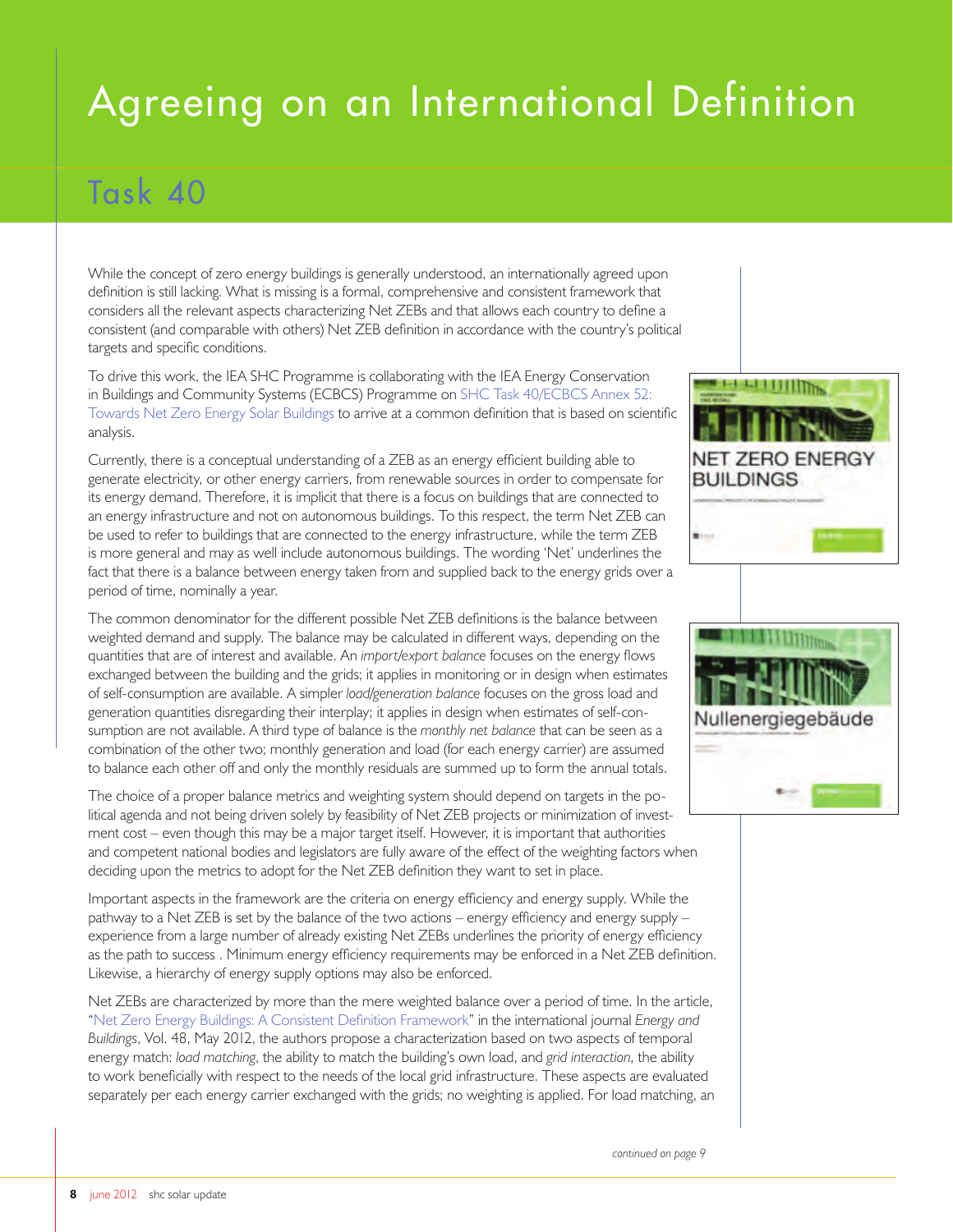indicator is proposed, the load match index, which is able to express the seasonal unbalance of energy exchanged with a grid. For grid interaction, the concept of flexibility is introduced, which may be estimated in the design phase by simulating different strategies for the control of load, generation and storage systems. These indicators address the topics, but need further development. For example, work is needed on the time resolution of hours in order to account for energy price fluctuations and grid peak load. To this respect, building designers need information on end users' temporal consumption patterns, preferably from normative data, and the support of advanced dynamic simulations tools.

Finally, it is argued that only a measured rating would enable the verification of claimed Net ZEBs, the effectiveness and robustness of the design solutions applied, and at last the actual achievement of the energy policy targets. Therefore, a measurement and verification (M&V) process is required and its completeness and complexity will depend on the options selected for the definition criteria. It should be stressed that for an easily verifiable Net ZEB definition it is preferable to include all operational energy uses in the balance boundary. Specification of other boundary conditions, such as reference climate, comfort, functionality and space effectiveness, are also necessary in order assess possible deviations from the calculated to the measured balance.

[1] Voss, K. and Musall, E. (2011) Net Zero Energy Buildings- International Projects on Carbon Neutrality in Buildings, DETAIL, ISBN-978-3-0346-0780-3, Munich.

*This article is based on the Energy and Buildings article, ["Net Zero Energy Buildings: A](http://www.sciencedirect.com/science/article/pii/S0378778812000497 )  [Consistent Definition Framework](http://www.sciencedirect.com/science/article/pii/S0378778812000497 )" in the international journal Energy and Buildings, Vol. 48, May 2012, pp: 220-232 by Igor Sartori of SINTEF Building and Infrastructure, Oslo, Norway, ,Assunta Napolitano of EURAC, Bolzano, Italy, and Karsten Voss of the University of Wuppertal, Germany. For more information on SHC Task 40 contact the Operating Agent, Josef Ayoub jayoub@encs.concordia.ca.* 

#### **Net Zero Buildings** *from page 8* **Net Zero Energy Building: Living and Working with an Equalised Energy Balance**

This book details the strategies and experiences from the perspective of planners and users. Net zero energy buildings, equilibrium buildings or carbon neutral cities – depending on location and the reasons for making the calculation, the numbers are run differently. The variety of terms in use indicates that a scientific method is still lacking – which is a problem not just for international communication, but also for planning processes. The clarification and meaning of the most important terms in use is extremely important.

The results of the IEA SHC/ECBCS collaborative work on analyzing exemplary buildings that are near a zero-energy balance in order to develop methods and tools for the planning, design and operation of such buildings are documented in this publication. This book is not just an architectural showcase for projects, but rather focuses on relaying knowledge and experience gained by planners and builders.

This book is printed in English and German. To order go to http://shop.detail.de/eu\_e/ net-zero-energy-buildings.html

## New SHC Publications

#### **[Solar Rating and Certification Procedures](http://www.iea-shc.org/task43/)**

#### **[Roadmap of Collector Testing and Certification Issues](http://iea-shc.org/publications/downloads/Roadmap_SubtaskA.pdf)**

This new reference document describes the existing collector testing procedures, how tests and standards are applied and how they relate to certification, identifying gaps, inconsistencies and weaknesses along with approaches to addressing problems. The report also outlines actions for specific procedures.

#### **[Solar Energy and Architecture](http://http://iea-shc.org/task41/)**

New SHC Task 41 publications coming soon.

#### **June Publications**

- *Building Integration of Solar Thermal and Photovoltaics Barriers, Needs and Strategies*
- *Solar Design of Buildings for Architects: Review of Solar Design Tools*
- *Needs of Architects Regarding Digital Tools for Solar Building Design*

#### **July Publications**

- *Solar Energy Systems in Architecture Integration Criteria and Guidelines.*
- *Designing Solar Systems for Architectural Integration. Criteria and Guidelines for PV*
- *Communication Guideline*

Website: Innovative Solar Products for Architectural Integration

#### **August Publications**

 *Designing solar systems for Architectural Integration. Criteria and Guidelines for Solar Thermal.* 

Website: Collection of Case Studies of Architecturally Attractive Solar Buildings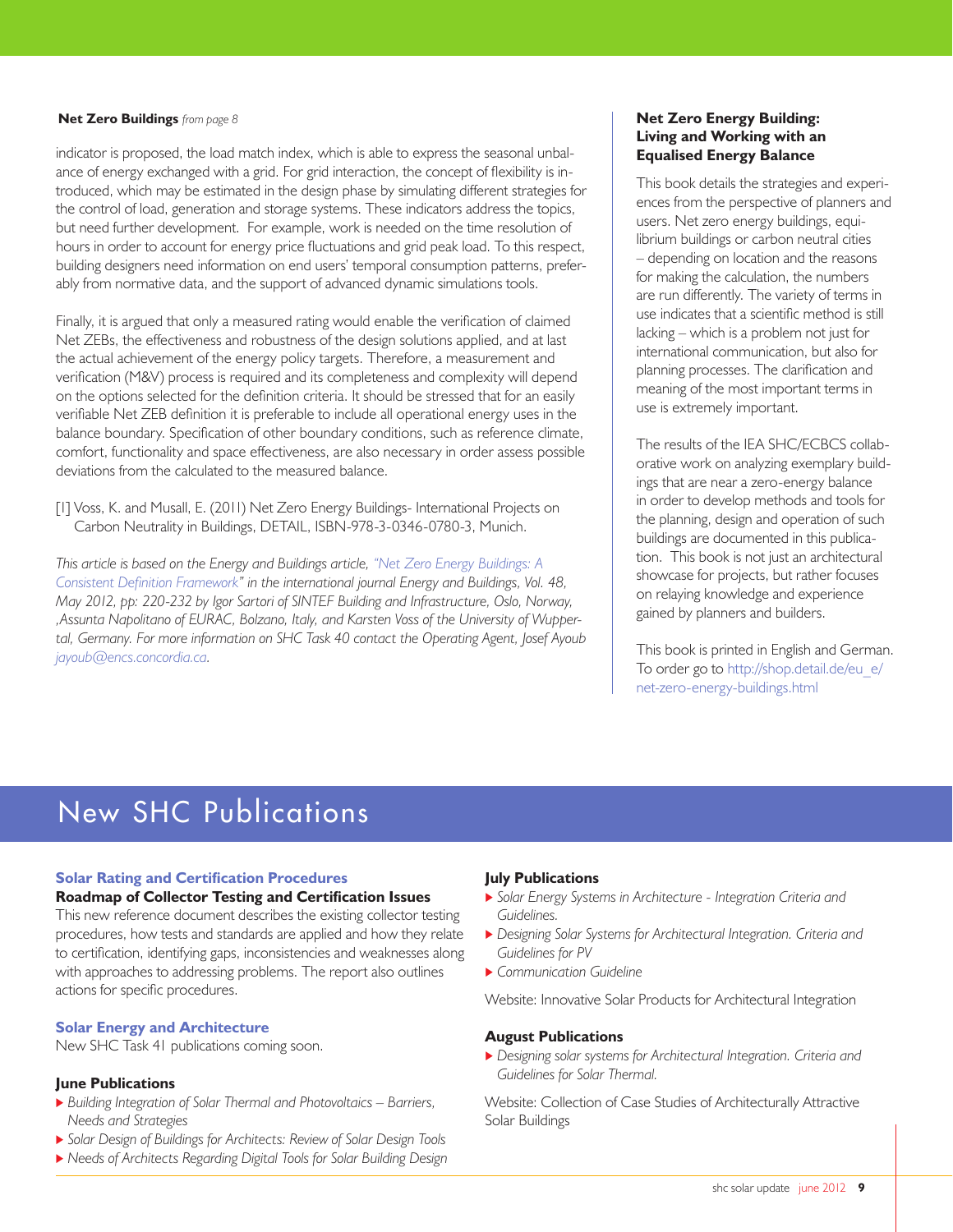# EU Gives Boost to Compact Thermal Energy Storage R&D

*This year, four large R&D projects started with the financial support of over 17 M from the European Union. All the projects are aimed at setting the next steps in the development of compact thermal energy storage technologies. Three projects will work on developing systems, while one will work on material development. Most of the project partners also contribute to the SHC Programme's Task 42: Compact Thermal Energy Storage Materials Development for System Integration.*

#### **Material Development Project**

The SAM.SSA project is the materials development project. It is lead by the University of Bordeaux, France, and is focused on developing new phase change materials (PCM) for thermal energy seasonal storage applications (STES) in the medium temperature range. The development boundary conditions for the materials are low cost, environmentally sound and safe, easy adjustment of the melting point for optimal "tuning" to the required applications, energy densities greater than 200 kWh/m3 for compact storage, long-term storage with significant reduction of thermal losses, and storage heat release at "high" temperature with reduced discharge power requirements.

In total, 11 organisations, including two industries, are collaborating in this project to develop molecular alloys based on sugar alcohols (MASA). These molecular alloys allow for adjustments in the melting point and lead to significantly increased energy density. Another important area of work is to increase thermal conductivity, which is low for PCMs. One way to overcome this problem is to increase the thermal conductivity using low-cost, tailor-made carbon porous structures and to increase the specific area of heat exchange through macro- or micro-encapsulation with organic, inorganic and hybrid shells.

#### **System Development Projects**

All the system development projects are aimed at designing, building and measuring prototypes of a compact, seasonal thermal storage system.

The MERITS project (More Effective use of Renewables Including compact seasonal Thermal energy Storage) is led by TNO, The Netherlands. The team will work with novel high-density materials that can supply required heating, cooling and DHW for a dwelling with up to 100% renewable energy sources. The main development issues are 1) the delivery of heat on different dedicated temperature levels, 2) the tailoring to the size of individual dwellings, 3) the design and development of a dedicated solar collector, and 4) the integrated design for the different components and enhanced thermo chemical materials including the control system.



*continued on page11*

The first proof-of-concept systems will be evaluated in

2012. They will contain an optimized reactor volume, optimized heat exchangers for ad- and desorption, and an optimized evaporator/condenser. Simultaneously, field tests and concepts of building integration of a modular thermochemical seasonal storage system will be prepared.

Prototypes of the system (for three different climate zones) will be demonstrated and evaluated in a field test. Partners in the project are four research institutes (TNO, VITO, Tecnalia, Fraunhofer), two  **Figure 1. The MERITS principle**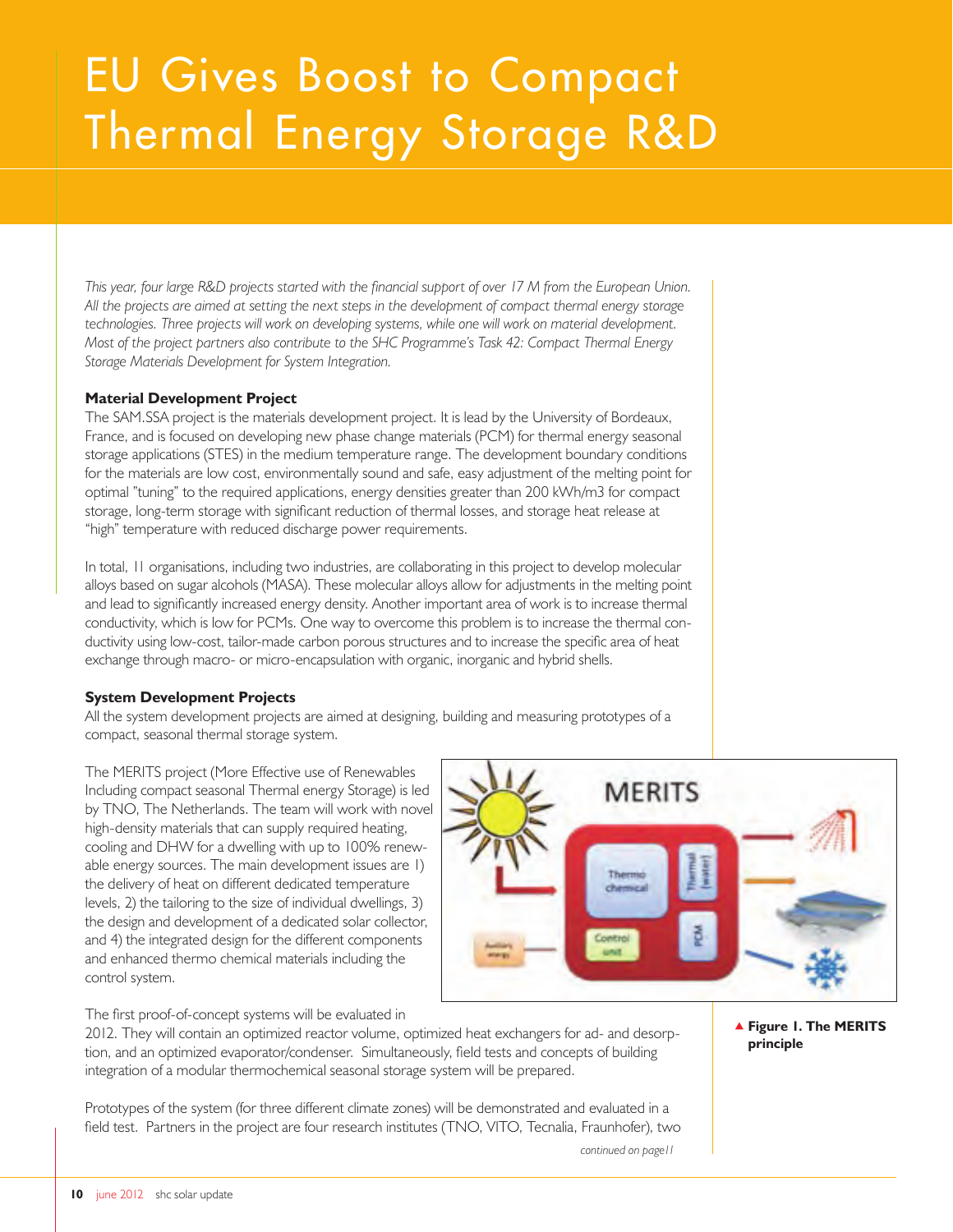#### **EU Compact Thermal Energy** *from page 10*

universities (Ulster University, University of Lleida) two SMEs (De Beijer RTB, Zonne-energie Nederland BV), and three industries (Voestalpine, Mostostal, Glen Dimplex Heating). With this combination of partners, project results will be brought to the market at a faster pace..

The SoTherCo project will be developing an innovative modular, compact and seasonal thermo-

chemical solar heat-storage system. The modular design, based on the proper arrangement of  $\sim$ 1000L heat-storage modules, is intended to offer the needed flexibility and adaptation to answer the space heating demand of low-energy buildings, from a single family dwelling up to communities and district heating. Two demonstration projects will be performed semi-virtually over long periods of time and at two different locations (Arlon, Belgium and Bourget-du-Lac, France) for regional climatic particularities.

The storage material used will be chosen from at least three thermo-chemical working pairs (Salt-in-Matrix composites + water-vapor). The prototypes will be up scaled from minimodules to real-scale modules, each with a different storage material, to understand their complete behavior in terms of power response and energy balance. The project is collaboration between three research institutes (University de Liege, CEA-INES, AIT) and two SMEs (ESE, Regulus).

The COMTES project is a collaboration of seven research institutes (AEE INTEC, TU Graz, University of Stuttgart, TH Wildau, EMPA, SPF, DTU) and four industries (Vaillant, King-

span, Velux, Nilan) and is working parallel on three technology development lines.

One line will use grain-like storage material (composite of zeolite with a salt hydrate) in a system that probably will have a separate reactor through which the active material is transported and charged/ discharged. The second line is working on a system using sodium lye as the active medium. As this is liquid, the design of the reactor for this system is much different and other problems have to be solved, such as preventing the formation of crystals in the solution. The third line is employing a phase change material that is super cooled. Here, the material is below its solidification temperature but still liquid. When it is triggered, it solidifies and a lot of heat is generated. The development challenges for this line are the proper separation of the liquid in manageable modules and the controlled triggering of the solidification process. Next to the specific development items for every line, there are many common development activities for these three lines. The project partners will share as much of these activities as possible in the group while taking into account the intellectual property aspects. After two and a half years, the developed prototypes will be installed on demonstration or field test sites and monitored for one year.

With the EU's R&D projects and the SHC Programme's work on compact thermal energy storage, the future looks bright for commercially viable, cost-effective compact storage technologies. One of the biggest winners will be solar thermal as these technologies will allow the efficient storage of heat or cold for long periods of time.

*This article was contributed by Emilie Courbon (University of Mons, Belgium), Elena Palomo (University of Bordeaux, France), Ruud Cuypers (TNO, The Netherlands) and Wim van Helden (Renewable Heat B.V., The Netherlands) who is also the SHC Task 42 Operating Agent. For more information visit the [SHC Task 42 website.](http://www.iea-shc.org/task42)*



 **Figure 2. Working principles of liquid sorption heat storage**